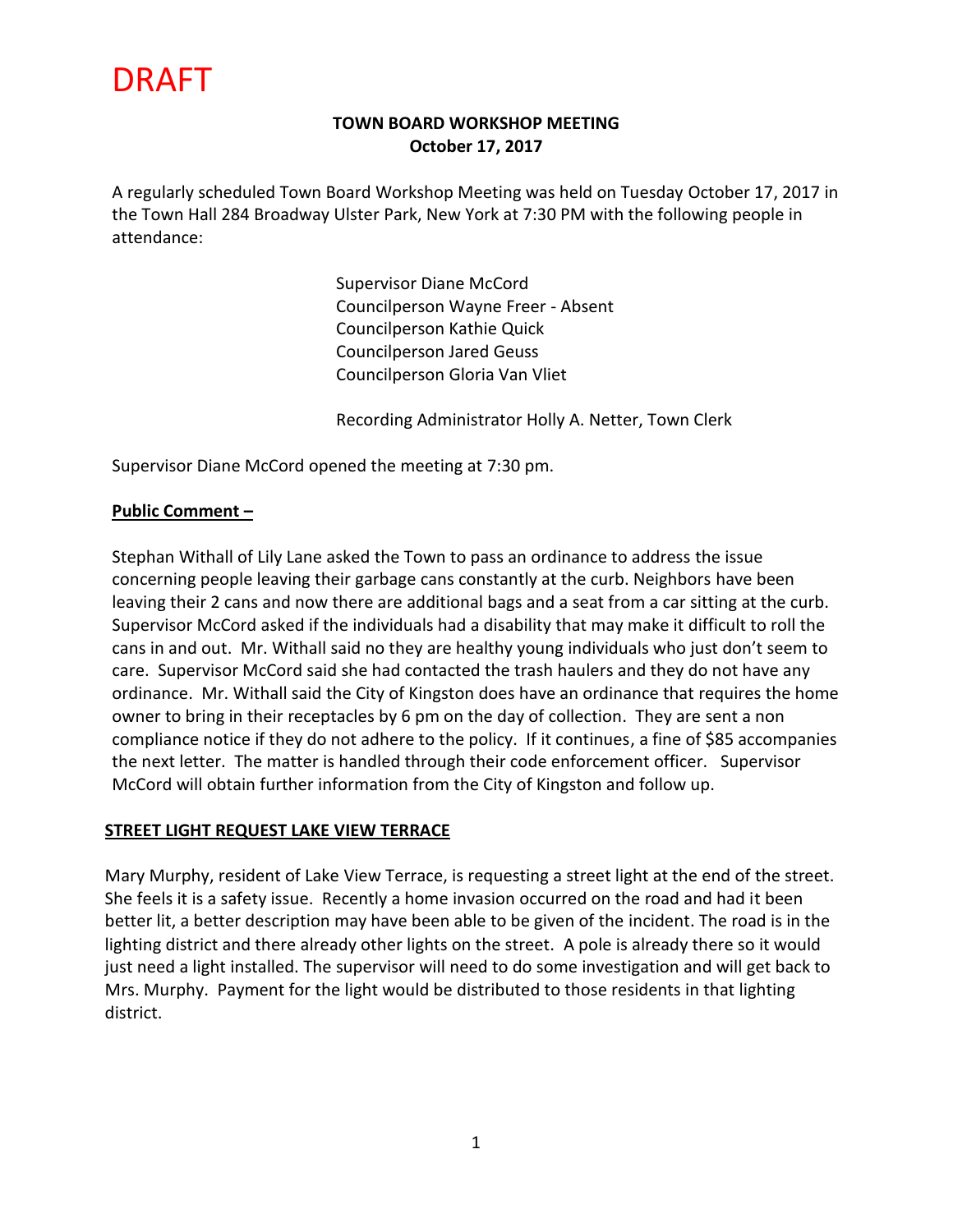# DRAFT

## **John Burroughs Trail – Peter Bernard Scenic Hudson**

Scenic Hudson has been working on trails to connect Black Creek to Illinois Mountain in the Town of Lloyd. In June the Town won a grant and Scenic Hudson will provide 50 percent of the cost upfront so we can get the funds. The grant will then cover the other costs for the improvements. There is no outlay for the Town. The Town will serve as the contracting Agency and Scenic Hudson will manage the Consultant firm that wins the RFP. The Town Clerk will run the ad for the RFP and companies will have approximately 30 days to send their bid to the Town Clerk, Holly Netter. Scenic Hudson said they would like to have the consultant selected by the end of the year.

### **TUG FEST FESTIVAL**

Bernice McNierney and Lois Dekoskie have chaired the Tugboat Festival for years and are currently unable to continue their role. The Esopus Businessman's Alliance (EBA) is interested in taking over the festival. Howie Slotnick and members of the EBA attended the meeting. Bernice McNierney suggested Howie call the Town CPA, Brian Pickard, to see what options are available to enable them to keep the festival going. A meeting among Bernice and the new committee will need to be held. The funds belong to the Town for the beautification of the 9W corridor. It is wonderful that the festival will continue, however the next step is to see how the transition needs to be made.

### **ESOPUS STREET LIGHT CONVERSION PRESENTATION -JENNIFER METZGER & PAT COURTNEY**

Jennifer Metzger, Mid Hudson Streetlight Consortium, and Pat Courtney lead on the NYSERDA funded project, gave a presentation to the Board discussing their mission to support municipalities in their conversion to LED street lighting. There are two types of conversions; community managed and turnkey. A cost and savings analysis was given to the Town and reviewed. A revision needs to be made and Jen will provide Supervisor McCord with the corrected version. On May 23, 2017 a motion was made to join the consortium. At a prior meeting the Town Board decided to do a turnkey finance for the street light conversion because we do not have the man power to handle the replacements ourselves. The conversion is expected to save the Town \$56,000 per year. Pat said the City of Kingston is doing a Turnkey conversion and purchased their lights. They are expecting to save \$30,000 per month just by not renting the lights from Central Hudson. Pat reviewed the next steps that need to occur. Supervisor McCord needs to write a letter to Central Hudson asking for a purchase price for the lights. A handout showing the 9 steps was given to all Board members. The cost will range from \$232,000 - \$287,000 depending on which bulbs are chosen. The cost will be recouped over a 3 – 4 year period. The rental of the pole is \$7. Jen is trying to challenge the cost with the public service commission. Jennifer said in a perfect world this is a 5 - 13 month process.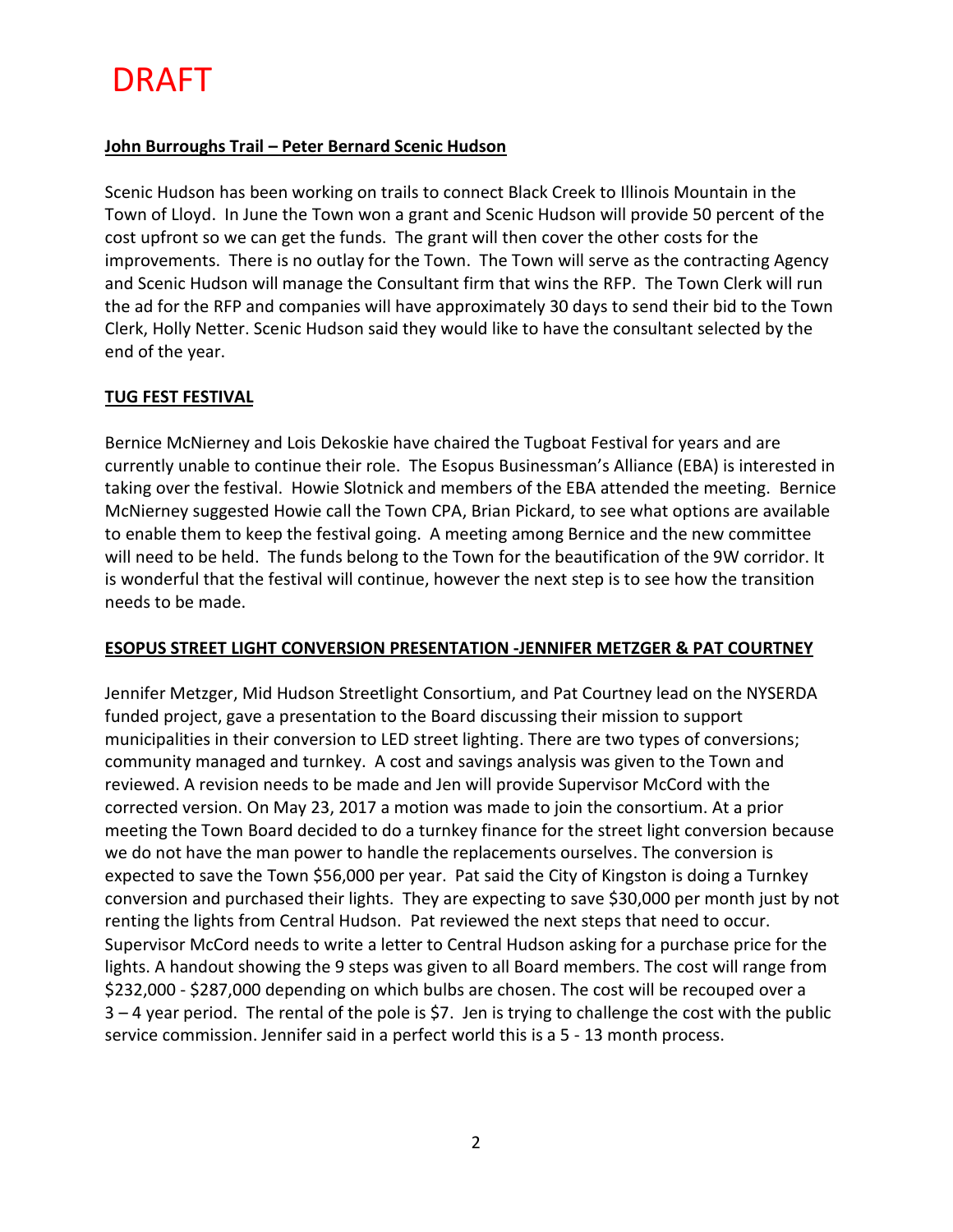## **Resolutions for Town Board Meeting**

A resolution to re appoint Roxanne Pecora and Fred Zimmer as Representatives and Alternates to the Ulster County Planning Board will be presented at the October Town Board meeting.

## **Wallkill Valley Watershed Alliance**

The Wallkill River, which is in our Town, is extremely contaminated. The alliance was founded in 2015 and has been working to clean the Wallkill River. The Alliance is encouraging Towns within the Watershed to join. Municipal dues are \$1,000 per year. The dues help cover the cost of printing, having water samples analyzed and public events organized. A motion will be made at the Town Board meeting to join the Alliance.

## **DOG KENNEL AT TRANSFER STATION**

The cost to remove the old kennel building is estimated to be \$1,000. Since it is not in the budget for this year the option of painting the building for \$100 was agreed upon so it is not such an eye sore.

Deer carcasses that are picked up by the Town because they were hit on Town roads will be transported to the RRA where they can be composted. The Highway Superintendent will be notified by the Supervisor.

### **CHARTER (SPECTRUM) CABLE FRANCHISE AGREEMENT**

The Town Board was given a copy of the Franchise Agreement that was received from Charter Communications, formally Time Warner Cable. They are requesting a meeting to discuss the terms of the agreement. Supervisor McCord reached out to Tim Weidemann Senior Economic Developer for Ulster County Executive's Office. Tim did a quick review and made some suggestions based on other municipal agreements from Ulster County. He suggested Supervisor McCord contact Carol McTague Community Relations Director at the Department of Public Service for guidance. More information needs to be obtained and further explanation about the franchise fee needs to be given to the Board before decisions can be made. The Board will also reach out to Brian Barnes, a volunteer handling the public access TV and who tapes our public meetings, for his input on how the fees can benefit the Town.

### **Miscellaneous**

**The Hudson River Maritime Museum's sailing school** utilized the Esopus side of the Rondout this past summer to teach their students. They have expressed an interest to run the school from Freer Beach. The sailing school will need to put a proposal together for Board approval.